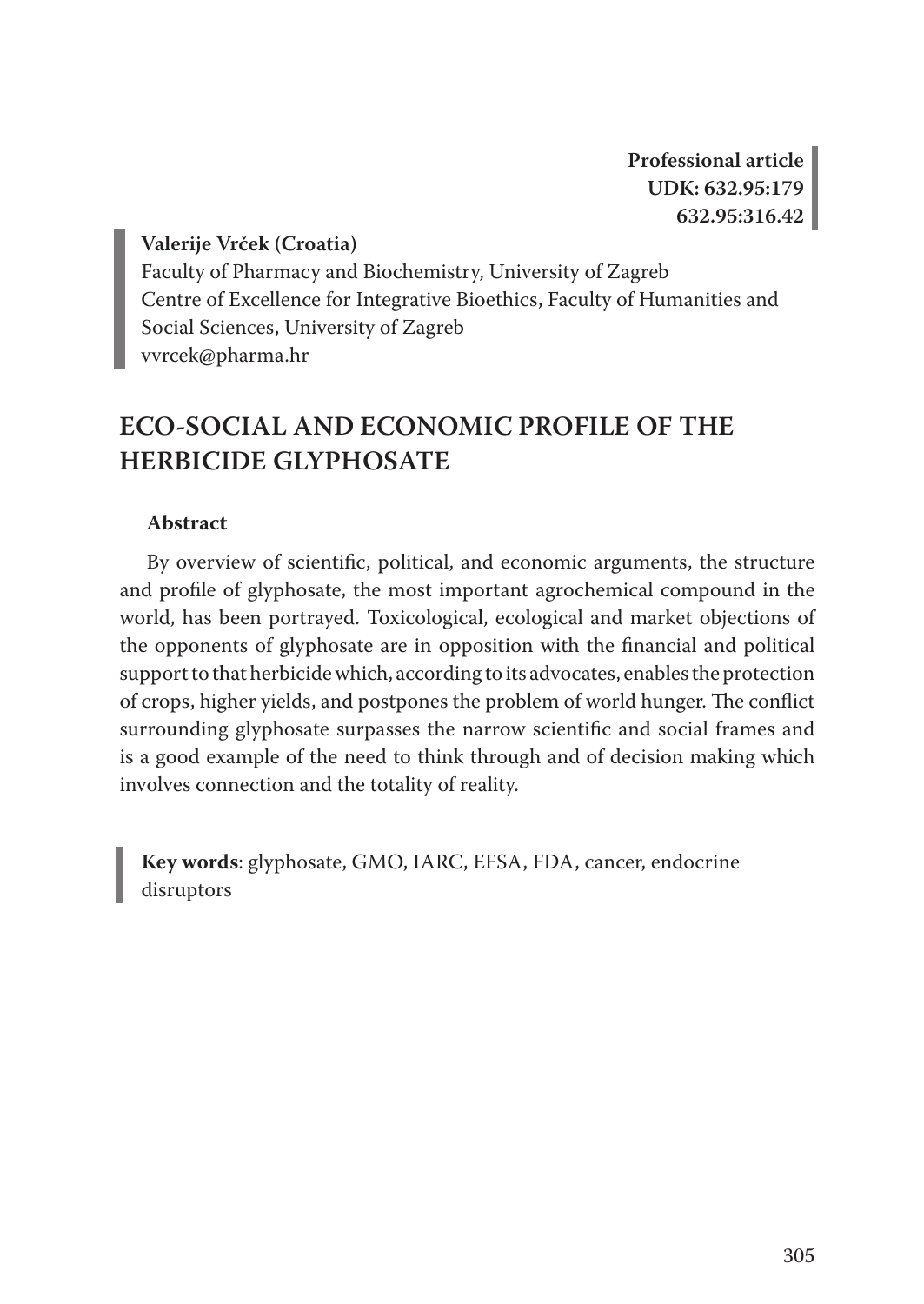#### **Introduction**

The herbicide glyphosate is currently the most controversial chemical compound in the world (Cuhra, 2016: 1-28). Its destiny on the market is the subject of intense scientific, media, and political conflicts. The main institutions in charge of food security are involved in the discussions surrounding its harmfulness, the American Food and Drug Administration (FDA) and the European Food Safety Agency (EFSA), International Agency for Research on Cancer of the United Nations (IARC), European Chemicals Agency (ECHA), the representatives of the agricultural industry (Monsanto, Bayer), agriculture workers, medicinal and scientific institutions, ecological associations, associations for the protection of consumer rights, beer and bread producers; in the USA, there is a series of court processes opened due to glyphosate and the European Parliament is voting to decide on the final ban on the use of that herbicide. There is almost no serious media outlet in the world that has not presented the topic of glyphosate to the general public.

Discussions on glyphosate discover a global profile of a chemical (Duke, 2008: 319-325). The entire civilization has become dependent on a phosphorusmethyl derivate of glycine because global agriculture is based on that herbicide.

#### **Glyphosate and GM crops**

Glyphosate is a wide spectrum herbicide which was first produced by the company "Monsanto" under the trade name "Roundup". The same company is the owner of a large number of patented genetically modified (GM) crops. Glyphosate is the chemical basis of many GM seed sowings, which means that the farmers who decided to sow the Monsanto GM corn or soy are dependent on the purchase and usage of the Monsanto glyphosate. The sowing of GM crops without the application of glyphosate makes no sense because GM crops are designed precisely in conjunction with that chemical additive. GM crops endure the effects of glyphosate while all other plants turn into "still life" (Silva, 2018: 1352-1359). Glyphosate is a non-selective herbicide which efficiently destroys the flora of an ecosystem. On the label of the "Roundup" product it literally states the following – "Glyphosate – killer of weeds and grass." Glyphosate is like a chemical weapon in a fight against biodiversity.

In the fields sown with GM crops, glyphosate, therefore, creates the "scorched earth" effect on which only a plant with the modified genes to create an enzyme which can dissolve the structure of glyphosate can grow. That is why glyphosate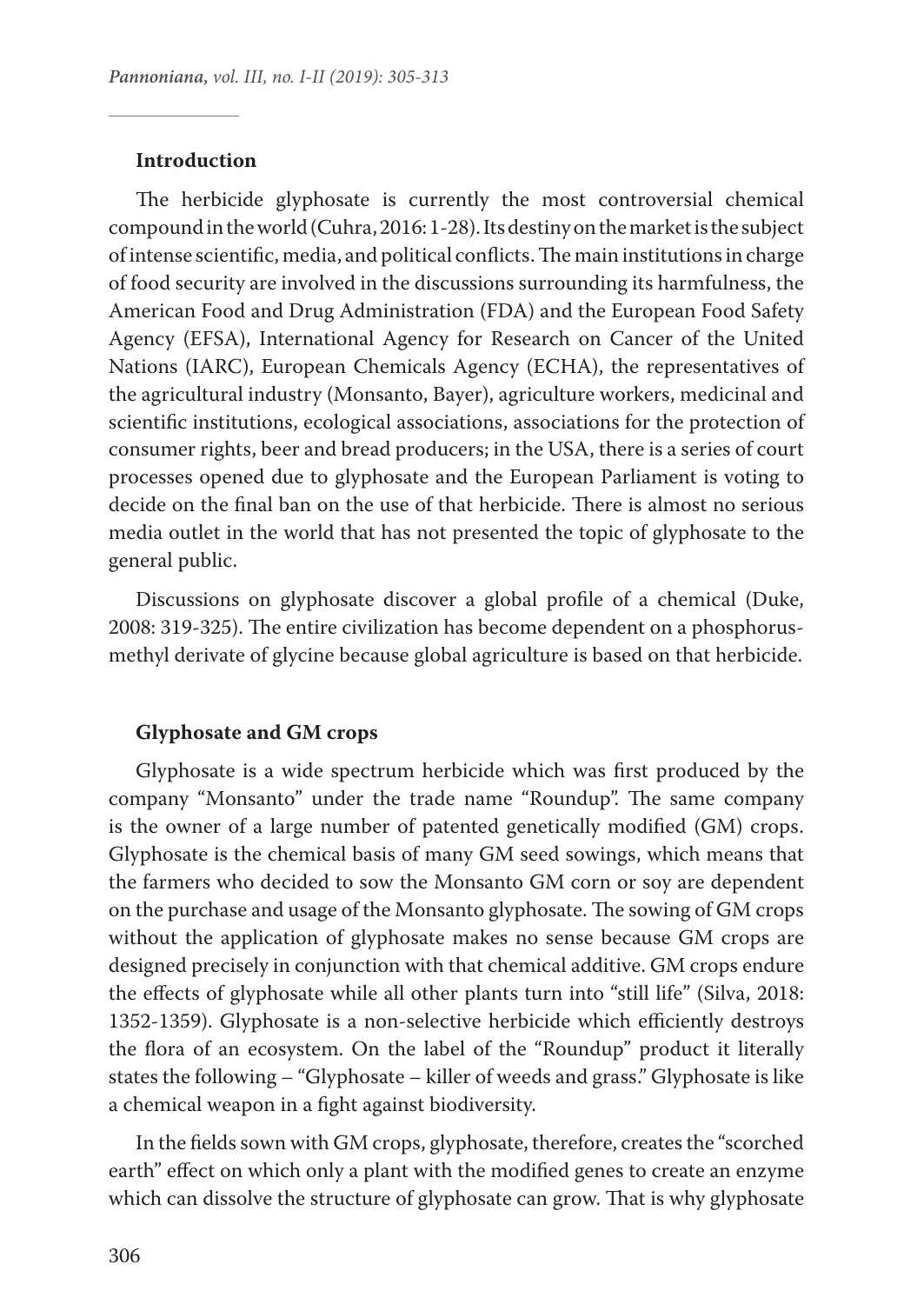is massively used. Completely opposite to the announcements of the agriculture industry that the appearance of GM crops will reduce the need to use aggressive chemical compounds, the expenditure of herbicides has significantly increased. In the time from 1975 to 1984, 26 million kilograms of glyphosate were used in the US and, in the era after the appearance of GM crops (after 1996), in the time from 2005 to 2014, more than a billion kilograms of glyphosate were used (Benbrook, 2016: 3).

## **MRL values for glyphosate**

Glyphosate is the most sold and used herbicide in the world so many grains and food products contain it in measurable traces or even in unallowed amounts (bread, beer, pasta…). Therefore, the maximum remains level (MRL) of glyphosate has been determined for many grains and cultures in agriculture. For instance, for wheat and peas, the MRL is 10 milligrams per a kilogram. For comparison, a kilogram of wheat contains less than 10 milligrams of vitamin E. The MRL values for soy and sugar beet are 20 mg/kg. It is also known that for years the values of allowed glyphosate contamination have been increased, only because of a simple reason of a greater usage of glyphosate. That is how, for instance, the EFSA increased the MRL values for soy in 2012 from 5 mg/kg (from 1997) to the 20 mg/kg of today. According to the official statement by the German government from 2011, "the changes in MRL values for glyphosate are based on the changes in agriculture practice."

## **Glyphosate in food**

Glyphosate is amassed in leaves, seeds, and fruits and it cannot be washed out with water nor eliminated by cooking. Such plants, like corn, soy or sugar beet become a transport vehicle for glyphosate on its way to the consumer. Food contains glyphosate for months regardless of the way it is processed. That means that each consumption of GM corn and other GM products supposes a contamination by glyphosate. Glyphosate has become an omnipresent chemical so the American Ministry of Agriculture published in 2011 that glyphosate is in 90% of soy samples in doses higher than 2 ppm and then, in 2012, the British Food Safety Agency (FSA) discovered that 25% of bread on the market is polluted by more than 0.2 ppm of glyphosate, while the Bavarian Institute for Environment published in 2016 that glyphosate exists in almost every beer and some brands of beer have the concentration of glyphosate up to 300 times that of the officially allowed amounts for water.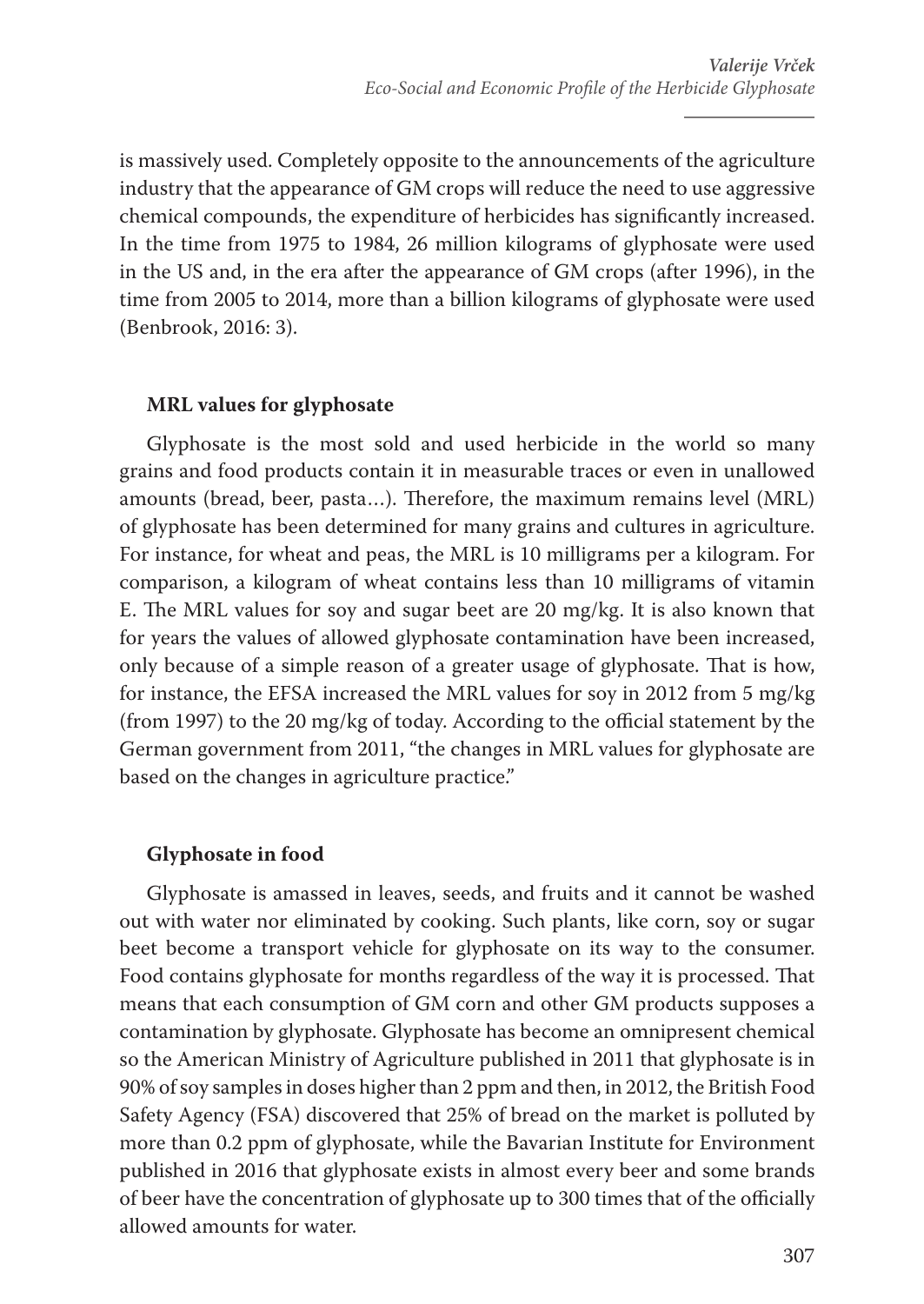The FDA recently performed the first systematic testing of the presence of glyphosate in honey. The results are crushing because that poisonous pesticide has been discovered in every honey sample. The collected samples of honey originate from many American federal states and not a single one was clean. Narong Chamkasem, an FDA chemical analyst states: "It is impossible to find a blind test, a sample of honey without glyphosate. I have collected the samples of products on the market and they all contain glyphosate, even the organic products of mountain honey." That is how honey from Florida contains 22 ppb, the one from Iowa 41, and the one from Louisiana as much as 107 ppb. That is double the amount allowed by the regulations in the European Union.

The supervisory institutions in the US have for decades been examining and measuring the traces of pesticides in food products but, for some reason, glyphosate was not on the tested substances list for years. Only in February of this year has the regular testing of food begun, including honey, for the presence of glyphosate. Until now, the data on glyphosate in food has publicly been shown only by university scientists or independent analytic laboratories (Rubio, 2014: 1-8).

#### **Glyphosate in humans**

Considering this data, it is not unexpected that most people are contaminated with glyphosate and its by-product (amino-methyl-phosphonic acid, AMPA) (Mills, 2017, 1610-1611). In 2013, German scientists from Bremen and Leipzig lead a research and measured the presence of glyphosate and AMPA in the urine of Europeans. Over 40% of citizens of the European Union, including Croats, have measurable amounts of glyphosate in their urine. Later on, the results were published in a publication for analytic toxicology in which they proved that humans and animals, fed by products gained with traditional growth, have higher doses of glyphosate than those who frequently use ecological food products (Krüger, 2014, 210). With the increase use of GM products, the doses of glyphosate in the human organism are increased (Conrad, 2017: 8-16). Therefore, the institutions of authority, apart from monitoring GM in market products, should also conduct a regular monitoring of the remains of glyphosate. In Croatia, there is currently no legal demand to check for glyphosate in food.

According to the latest scientific results, glyphosate is also in the blood of pregnant women and it is carried over to the foetus with the bloodstream. In other words, the placenta is a weak protective barrier for the child in the body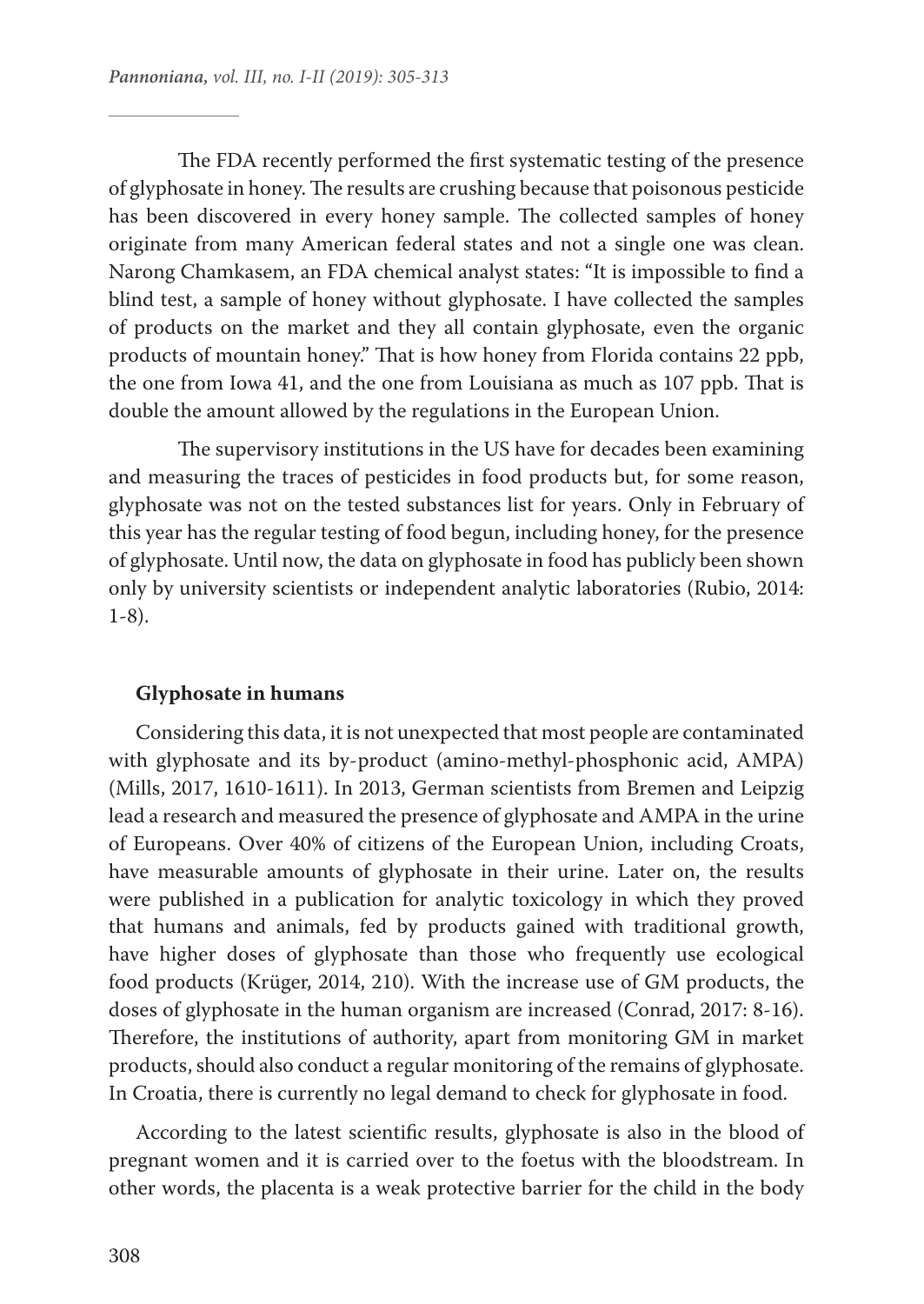of its mother, at least when talking about the exposure to and the effects of glyphosate. Among the first to measure and prove the presence of glyphosate in pregnant women is Paul Winchester, professor of medicine at the University of Indianapolis (Winchester, 2016: e107-e115). He connected the exposure of pregnant women to glyphosate with the increased frequency of premature birth and lower birth weight. Premature birth is connected to other developmental disorders and cognitive abilities of the child so, therefore, it is important to understand the effect of glyphosate and other pesticides to the health of the mother and her foetus. Professor Winchester also discovered that glyphosate is present in more than 90% of pregnant women.

## **ADI value for glyphosate**

In 2012, the European Union officially determined the allowed daily intake (ADI) for glyphosate and it is 0,3 milligrams per kilogram of body weight. That means that a 20-kilogram child can eat 6 milligrams of glyphosate each day. The ADI value determined by the Health and Agriculture Organization is even larger and it is 1 milligram per kilogram of body weight. On the other hand, a group of independent scientists under the leadership of Robinson and Fagan considers that the ADI value for glyphosate should be much lower - 0,025 milligrams per kilogram of body weight, which is about a dozen times less than the official EU value.

## **Glyphosate is a "probable carcinogen"**

In many scientific circles a consensus has been reached according to which the health and ecological damage of glyphosate is bigger than the benefit of its application (Eriksson, 2008: 1657-1663). Such scientific complaints converged into the official statement of the World Health Organization, according to which glyphosate has been categorized into group 2A i.e. the group of probable cancer causes. Glyphosate is genotoxic and reprotoxic, belongs to a group of hormonal poisons (endocrine disruptors) and is especially harmful for children and pregnant women. A large number of studies of harmfulness of glyphosate warns that the herbicide does not belong on the field nor the table (Antoniou, 2012: S4:006). In accordance with the precautionary principle, this chemical should be banned.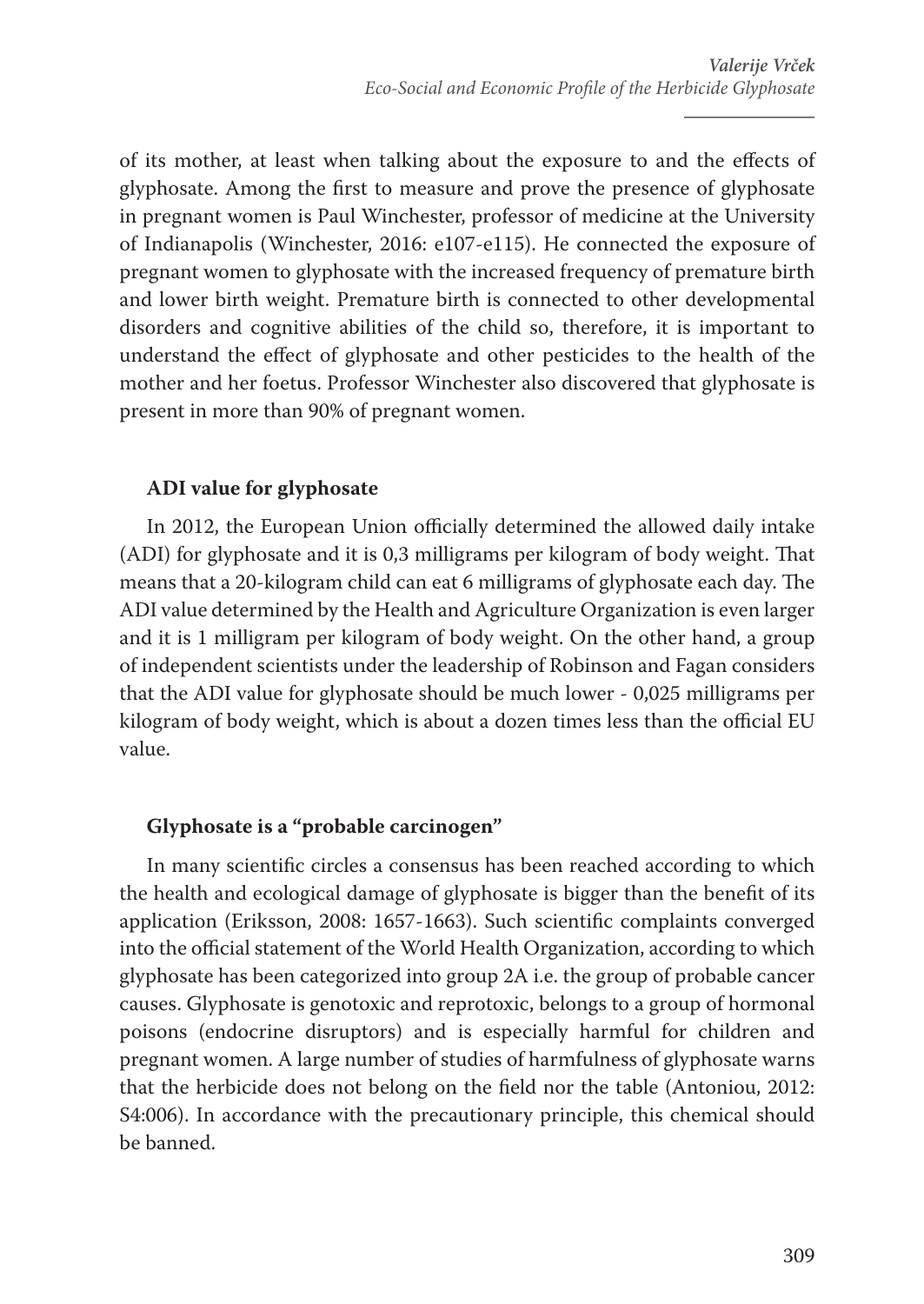With the categorization of "probable carcinogen", defined by the WHO, the most popular pesticide in the world became an unwanted product among farmers, gardeners and tradesmen. Many commercial chains and garden centres are throwing glyphosate-based products out of their catalogue. The German REWE group, numbering 15 thousand stores all over the European Union, announced that starting from September  $30<sup>th</sup>$  2017 it is ceasing its sale of all products for the protection of plants which contain the active substance glyphosate, even though such products make up 60% of their current offer. These marketing moves also have political backing. Christian Meyer, the Saxon minister of consumer protection stated: "The pesticide glyphosate should not be used in gardens, parks, or children's playgrounds. I also find it inappropriate to use glyphosate near houses. The sale and use of glyphosate should be banned based on the precautionary principle."

Ségolène Royal, a former French minister of environment protection, announced the introduction of new limitations and prohibitions for the use of glyphosate and many garden centres in the UK gave up the purchase of glyphosate concoctions. In that country, in the last 20 years, the sale of glyphosate has grown 400% but, under the pressure of consumers, the tradesmen, it seems, are giving up a portion of their profits. The Soil Association warns that, due to the treatment of wheat, a third of bakery products is polluted with glyphosate remains and that 70% of the island population has that pesticide in their urine. The association started a national petition "Not in our bread" which demands the large trade chains, like Hovis, Warburtons and Allied Bakery to stop offering food products made from glyphosate-polluted wheat.

#### **The pressure of science and the public**

Many scientists, consumer protection associations and public media are putting pressure on the institutions to ban glyphosate as a chemical ingredient used in protecting plants. The agrochemical industry has given up the production of DDT and atrazine, neonicotinoid insecticides have recently been banned, and a similar fate threatens the most used herbicide in the world – glyphosate. The ban of glyphosate would put the GM crop sowing under question because it supposes the use of glyphosate. There is no chemical replacement for glyphosate – no other herbicides can be used instead.

It is interesting that half of the total amount of glyphosate in the world is produced in China. Therefore, that country would have the greatest economic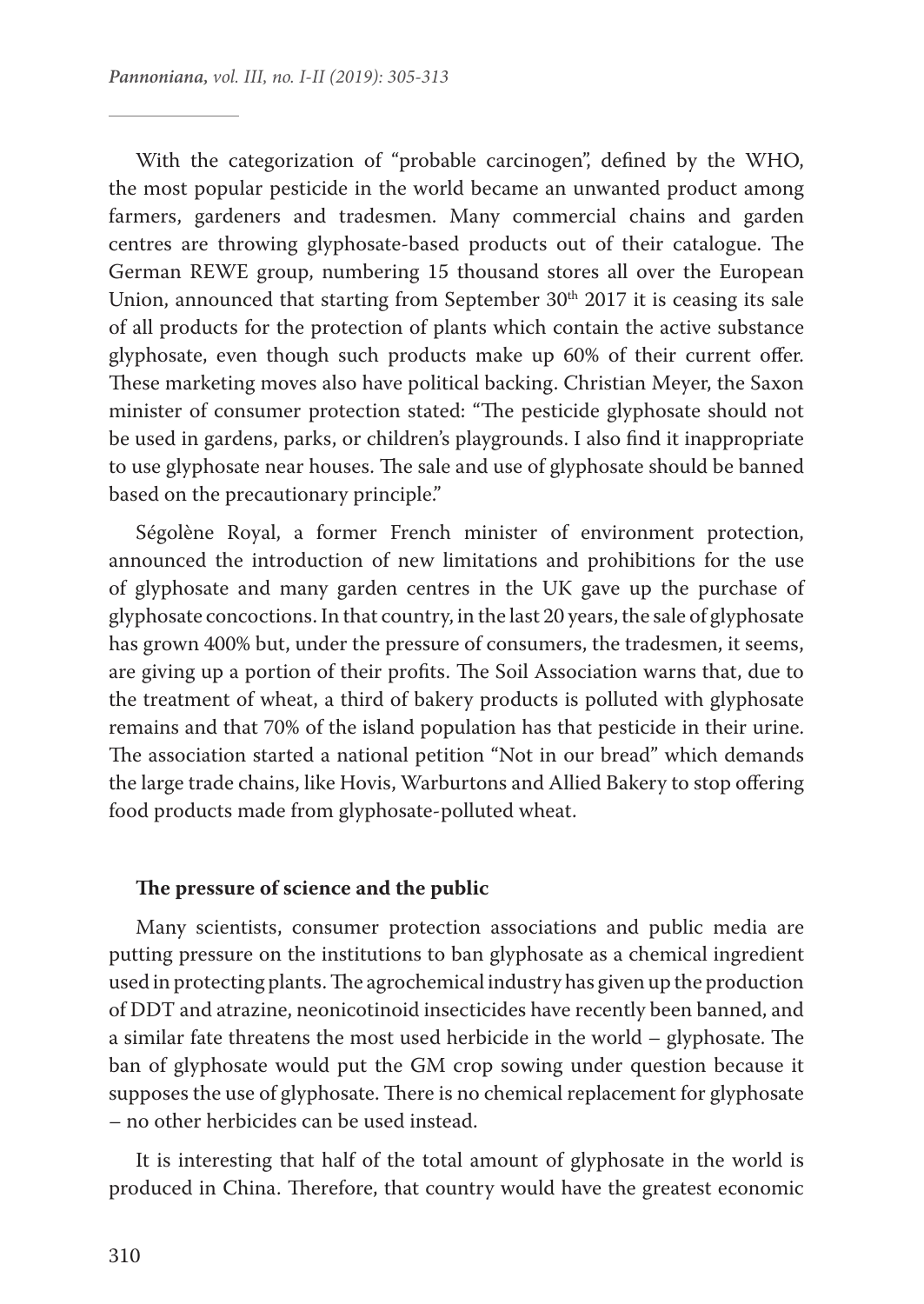fallout from the ban. "The chemical warfare" of the US versus China, as it is called by William Engdahl, will become a complex toxicological-trade crossword puzzle if the European Union activates its precautionary principle and bans glyphosate.

The current status of glyphosate in the European Union has been defined by the compromise decision which prolongs the authorization to only 5 years. This new postponement is simply a concession to the agrochemical industry but also to farmers who have been "gifted" the next five years like an adjustment period. According to the words of Albert Alamann, French law professor in the Paris business school HEC, glyphosate is "living on borrowed time". "This small industrial victory will soon be exposed as a Pyrrhus' victory. The limited duration of the reauthorization will strengthen the stigmatization of glyphosate in the public and force the industry to search for alternative solutions. In other words, glyphosate is living on borrowed time."

## **Conclusion**

There are literally political and scientific conflicts being led concerning one "simple" chemical. The role of glyphosate is actually a big one because it is what the American and European agriculture is based on. That is a crushing fact which reveals that contemporary farmers and agriculture workers do not know (or do not want to) how to grow crops without glyphosate. It is a chemical addiction fed by convenience and profit. Handling glyphosate is simple, demands no additional land processing ("no till"), and a regular application ensures larger yield per hectare.

The lesson of this convoluted story is that the stands of experts and politicians are not a necessary product of arguments or care for the greater good, but are often conditioned by interests, concessions and compromise. The political and regulatory permits for the use of glyphosate are not a guarantee for the health of people or the environment, nor are they proof of the security of such products on the market.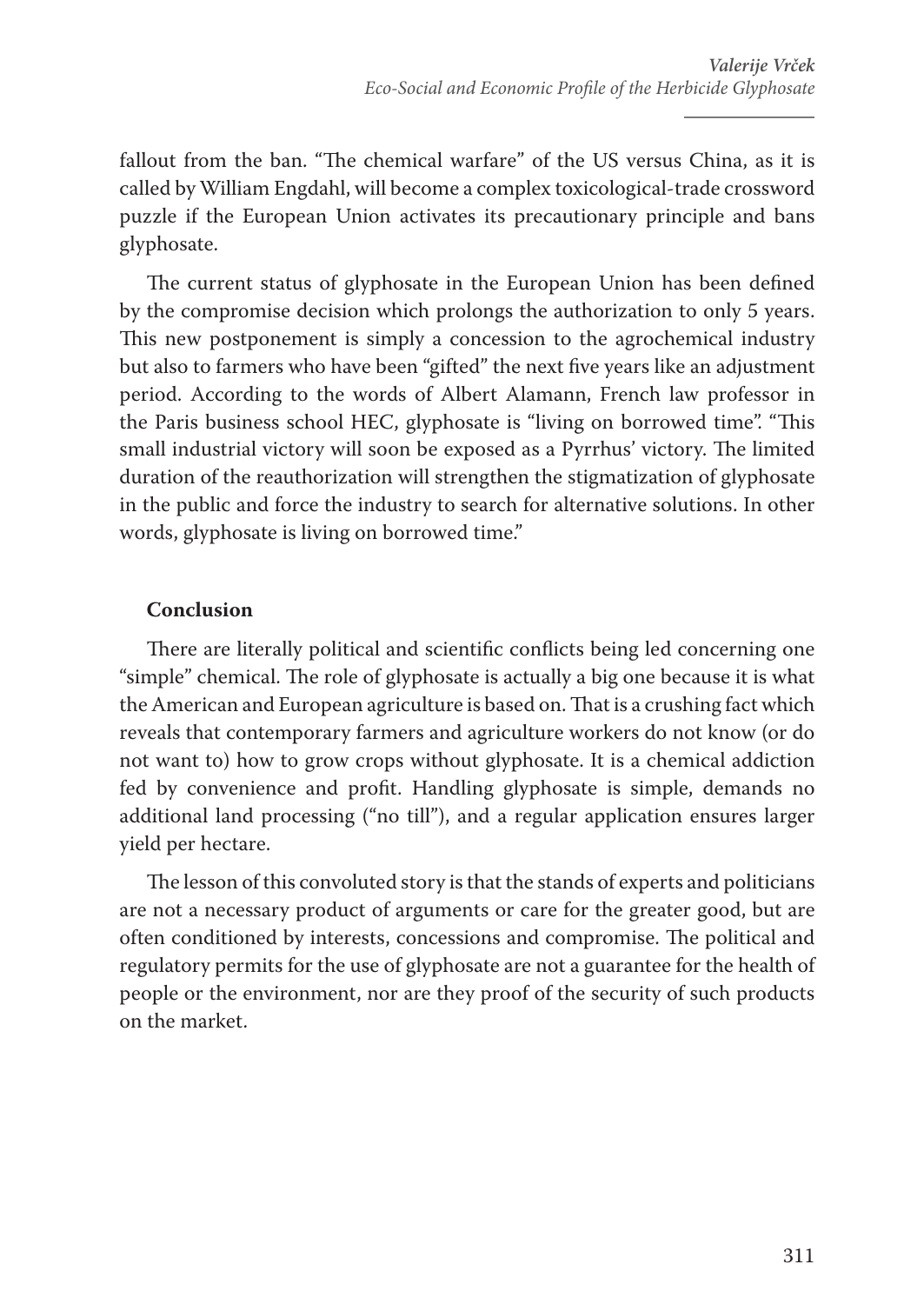#### **References**

- 1. Antoniou M. et al. (2012) Teratogenic Effects of Glyphosate-Based Herbicides: Divergence of Regulatory Decisions from Scientific Evidence. *J. Environ. Anal. Toxicol*. p. S4:006.
- 2. Benbrook, C. M. (2016) Trends in glyphosate herbicide use in the United States and globally. *Environmental Sciences Europe*, 28, 3.
- 3. Conrad, A. et al. (2017) Glyphosate in German adults Time trend (2001 to 2015) of human exposure to a widely used herbicide. *Int. J. Hyg. Environ. Health* 220 (1) p. 8-16.
- 4. Cuhra, M et al. (2016) Glyphosate: Too Much of a Good Thing? *Front. Environ. Sci*. 4, p. 1-28.
- 5. Duke, S. O. and Powles, S. B. (2008) Glyphosate: a once‐in‐a‐century herbicide. *Pest. Manag. Sci*. 64, p. 319–325.
- 6. Eriksson, M. et al. (2008) Pesticide exposure as risk factor for non‐Hodgkin lymphoma including histopathological subgroup analysis. *Epidemiology* 123 (7) p. 1657-1663.
- 7. Krüger, M. et al. (2014) Detection of Glyphosate Residues in Animals and Humans. *J. Environ. Anal. Toxicol*. 4 (2) p. 210.
- 8. Mills, P. J. et al. (2017) Excretion of the Herbicide Glyphosate in Older Adults Between 1993 and 2016. *JAMA* 318 (16) p. 1610-1611.
- 9. Rubio, F. et al. (2014) Survey of Glyphosate Residues in Honey, Corn and Soy Products. *J. Environ. Anal. Toxicol*. 2014, 5, p. 1-8.
- 10. Silva, V. et al. (2018) Distribution of glyphosate and aminomethylphosphonic acid (AMPA) in agricultural topsoils of the European Union. *Sci. Total Environ*. 15 (621) p. 1352-1359.
- 11. Winchester, P. et al. (2016) County-level pesticide use and risk of shortened gestation and preterm birth. *Acta Pædiatrica* 105, p. e107–e115.